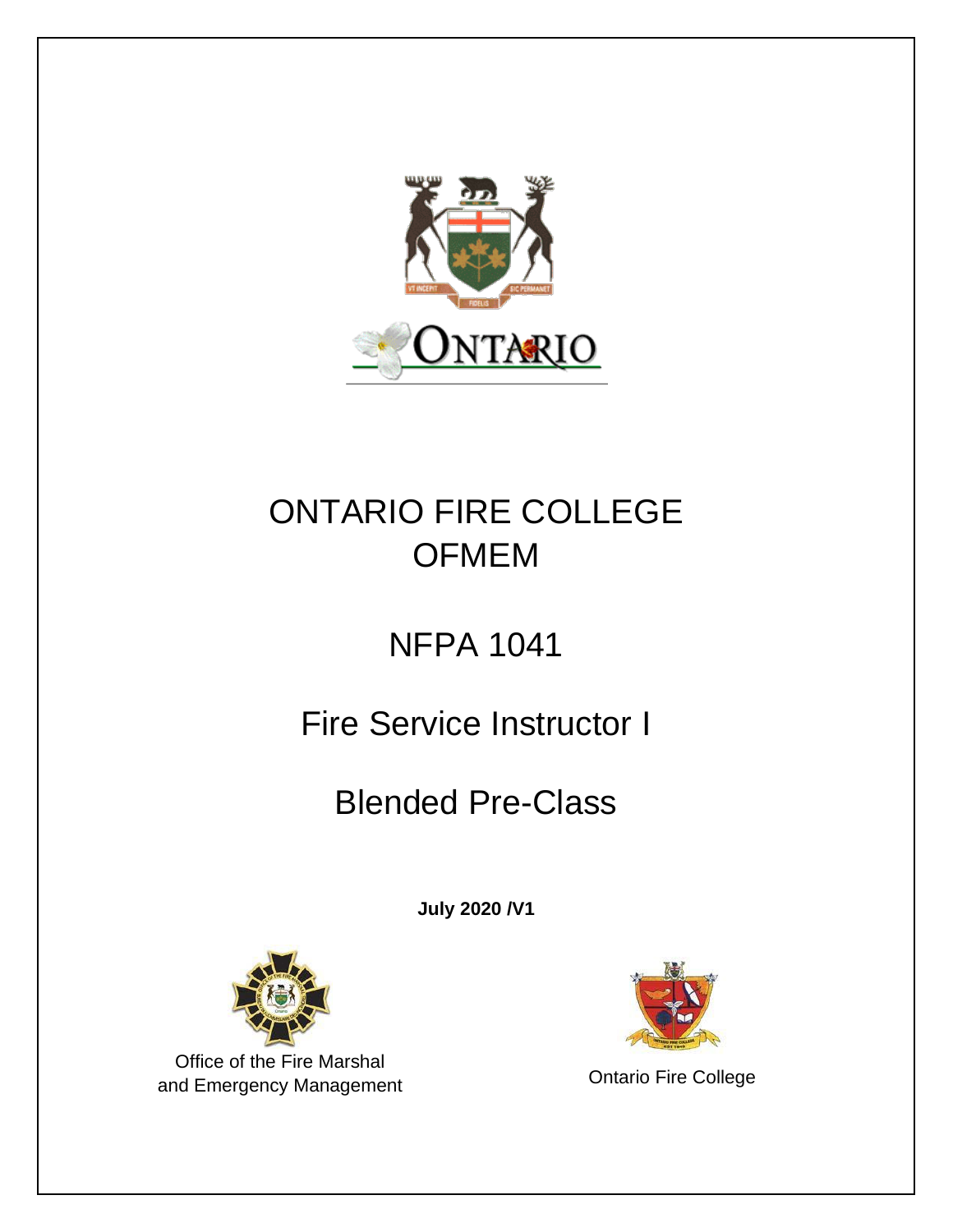## **Course Information**

### **Program Title:**

NFPA 1041 Fire Service Instructor I

#### **Program Outline:**

The Fire Instructor I course serves as the educational foundation for certification as a fire services instructor, as well as being mandatory for receiving final certification for Fire Officer I. It provides the basic knowledge requirement and is designed to provide critical thinking and aid in the comprehension of skills required to become a front-line officer. This course prepares students to deliver training effectively by analyzing and applying principles of adult education, assessing learner needs, planning lessons, and conducting evaluations. This course builds upon acquired knowledge and skills in adult learning. Emphasis is placed on the application of adult education principles in learning situations that involve fire department personnel, external agencies, and the public.

The blended course delivery consists of an on-line that begins sixty (60) days prior to the in-class session, followed by a 3 day in-class session. Skill sheets are required to be completed within the in-class session and submitted as per instructions indicated at the beginning of the Skills Booklet.

Access instructions will be sent to all registered students through their department Fire Chief or Designate, a minimum of 8 weeks prior to the course commencement. Departments are required to forward this information and redemption code to the student in a timely manner.

Once signed in, students are expected to complete all on-line work. This is a prerequisite to attending the in-class portion of the course. Students should begin their program sixty (60) days prior to the classroom portion of the course start date. Please note, if a student does not complete all assignments and coursework listed, he/she will not be eligible to attend the in-class portion of the program and will receive a "fail" grade. Students shall review the readings as assigned, review slide information, and complete any assignments or knowledge tests in each of the 9 chapters prior to the in-class session.

#### **Credit Status:**

This course meets the Level I job performance requirements (JPRs) defined in Sections 4.2 through 4.5 of NFPA 1041 Standard for Fire Service Instructor Professional Qualifications, 2012 Edition.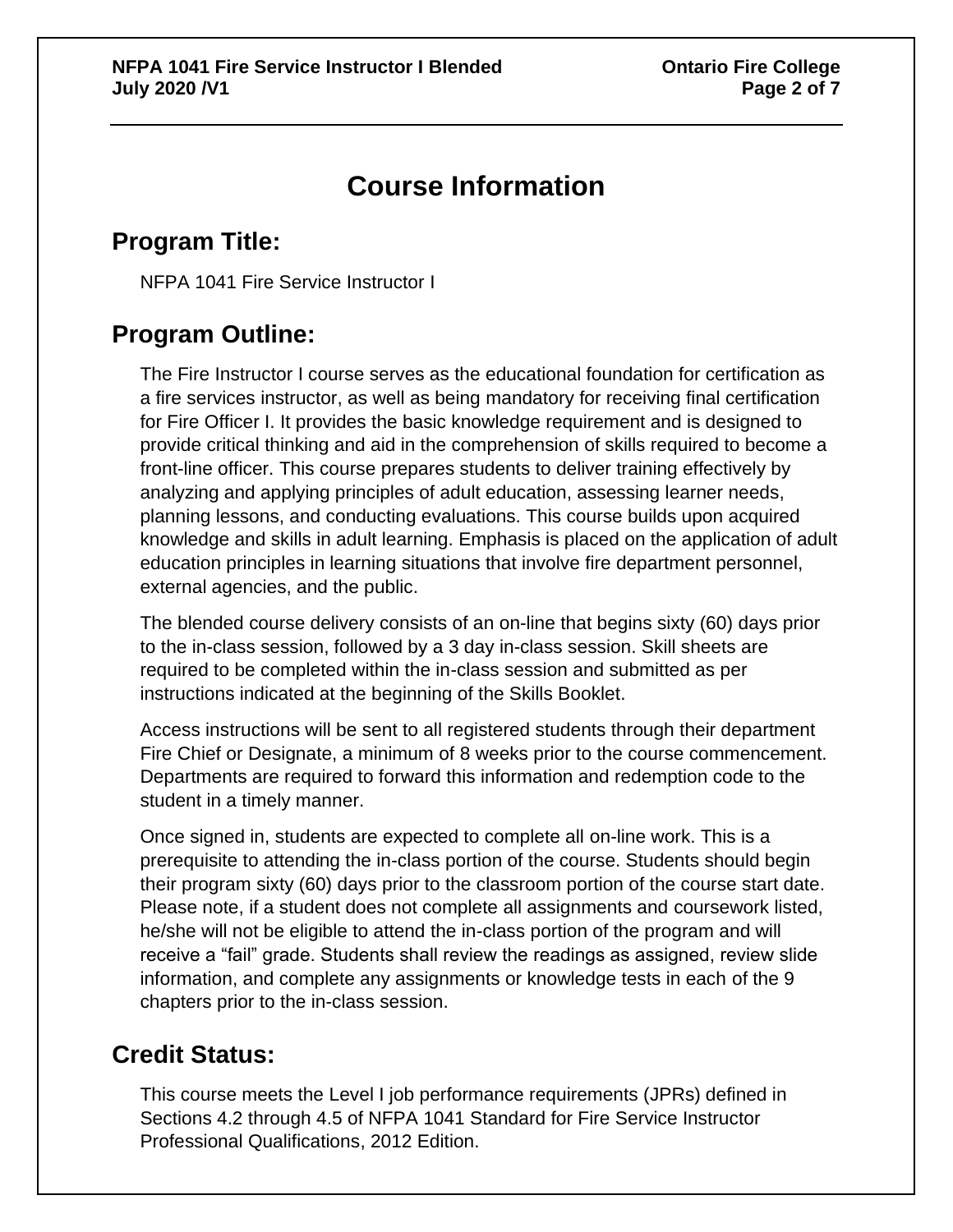#### **Prerequisites:**

• None

#### **Recommended Skills/Knowledge:**

- Appropriate subject matter skill, knowledge, and ability
- Review NFPA 1041 Standard for Fire Instructor Professional Qualifications, 2012 Edition, for a clear understanding of expected Job Performance Requirements (JPRs) that will be addressed in this course.

### **Modes of Delivery:**

- Blended Delivery: A combination of practical work and course assignments both online and in the classroom setting.
- The blended course delivery consists of an on-line component that **begins 60 days prior** to the first in-class session, followed by a 3 day in-class session.
- Skill sheets must be completed within the in-class session ending and submitted as per instructions indicated at the beginning of the Skills Booklet.

#### **Modes of Evaluation:**

• Written knowledge test and practical skills tests

**Note:** Completing this program does not grant certification; it prepares the student for certification testing.

To adequately prepare for the Academic Standards and Evaluations (AS&E) certification exam that will occur on the last day of the course, it is also highly recommended that students utilize one of the study guides listed under additional resources to review Chapters 1-9.

#### **Resource:**

**IFSTA, Fire and Emergency Services Instructor, 8th Edition**

### **Required Equipment:**

To ensure safety and comfort each student must bring:

• N/A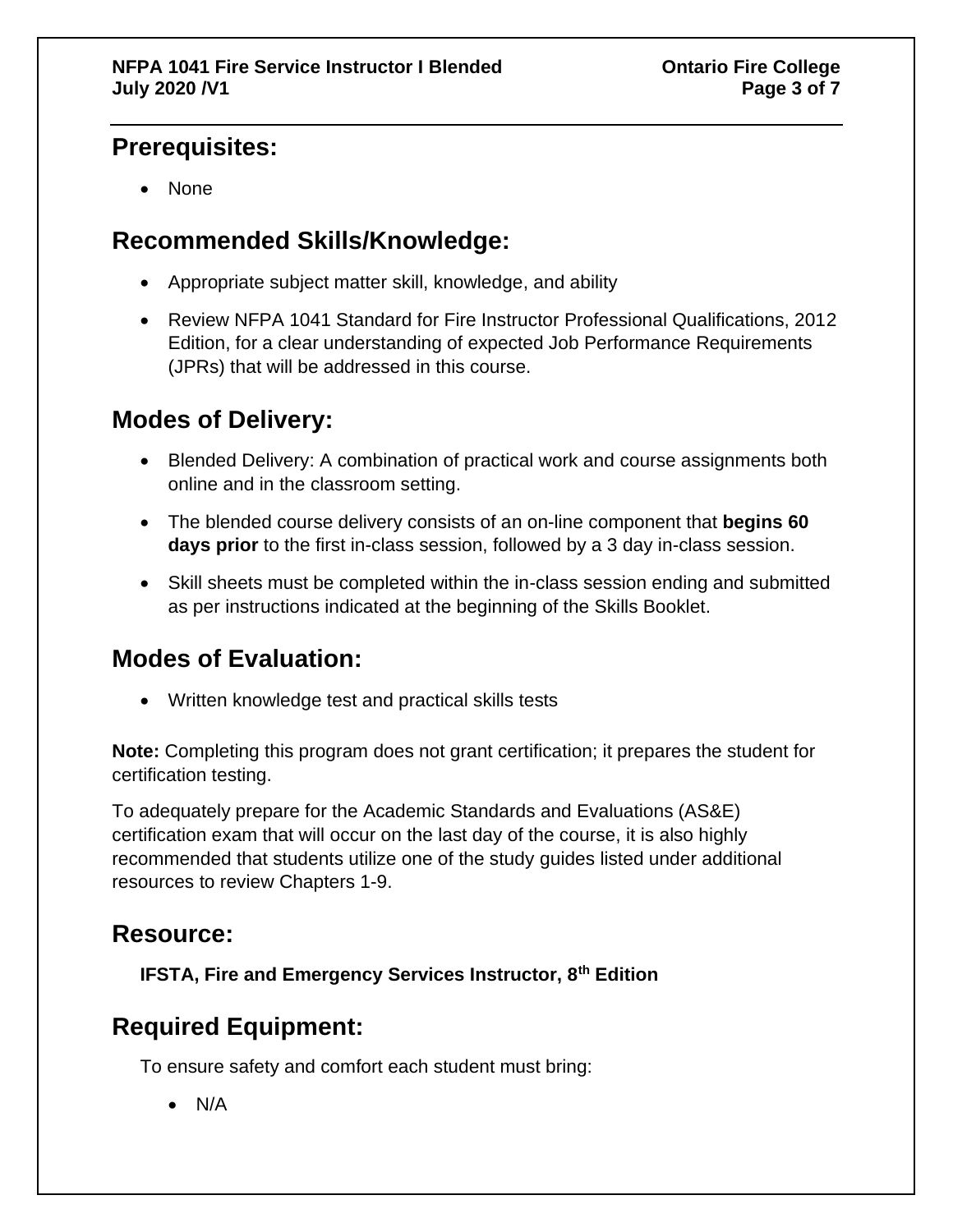## **Course Preparation**

• **A memory stick is required, and a laptop are required use during both online and in-class portions of this course.** 

Students are responsible for completing all requirements as noted in the pre-class package prior to arrival; this includes bringing any textbooks, equipment, materials, or clothing indicated for the course. Students that arrive unprepared or do not bring the required items will not be eligible to attend.

#### **In-Class Planning:**

- During the course, students will deliver a 10-12-minute presentation on a fire service-related topic using multiple teaching methods and techniques.
- A list of pre-made lesson plans is available in the Instructor I Pre-Class folder. Please choose one of these plans for your presentation, and bring a copy of it to the course, along with any props or teaching aids that you may require.
- Please familiarize yourself with the topic and lesson plan, in advance of the course, as you will deliver the first practice presentation early in the week.

**Note**: Plan on bringing your own props for your presentation. All gear must be clean.

#### **Resources:**

#### **Required Book(s)/Resources:**

• IFSTA, Fire and Emergency Services Instructor,  $8<sup>th</sup>$  Edition

#### **Additional Resource Textbook(s):**

These are not required texts, but students may find them helpful:

- IFSTA Fire and Emergency Services Instructor Self-Study Guide
- Exam Prep: Fire Instructor I & II, Fifth Edition (Dr. Ben A. Hirst)

Books can be ordered through the following distributors:

- 1. Fire Safety Canada (Fire Marshal's Public Fire Safety Council) Brockville, Ontario Tel: 1-866-379-6668, ext. 109 Website: [Fire Safety Canada](http://www.firesafetycouncil.com/) (www.firesafetycouncil.com)
- 2. Annex Books & Videos Simcoe, ON Tel: 1-877-267-3473 Website: **Annex Bookstore** (www.annexbookstore.com)

Please allow 2 to 3 weeks for delivery.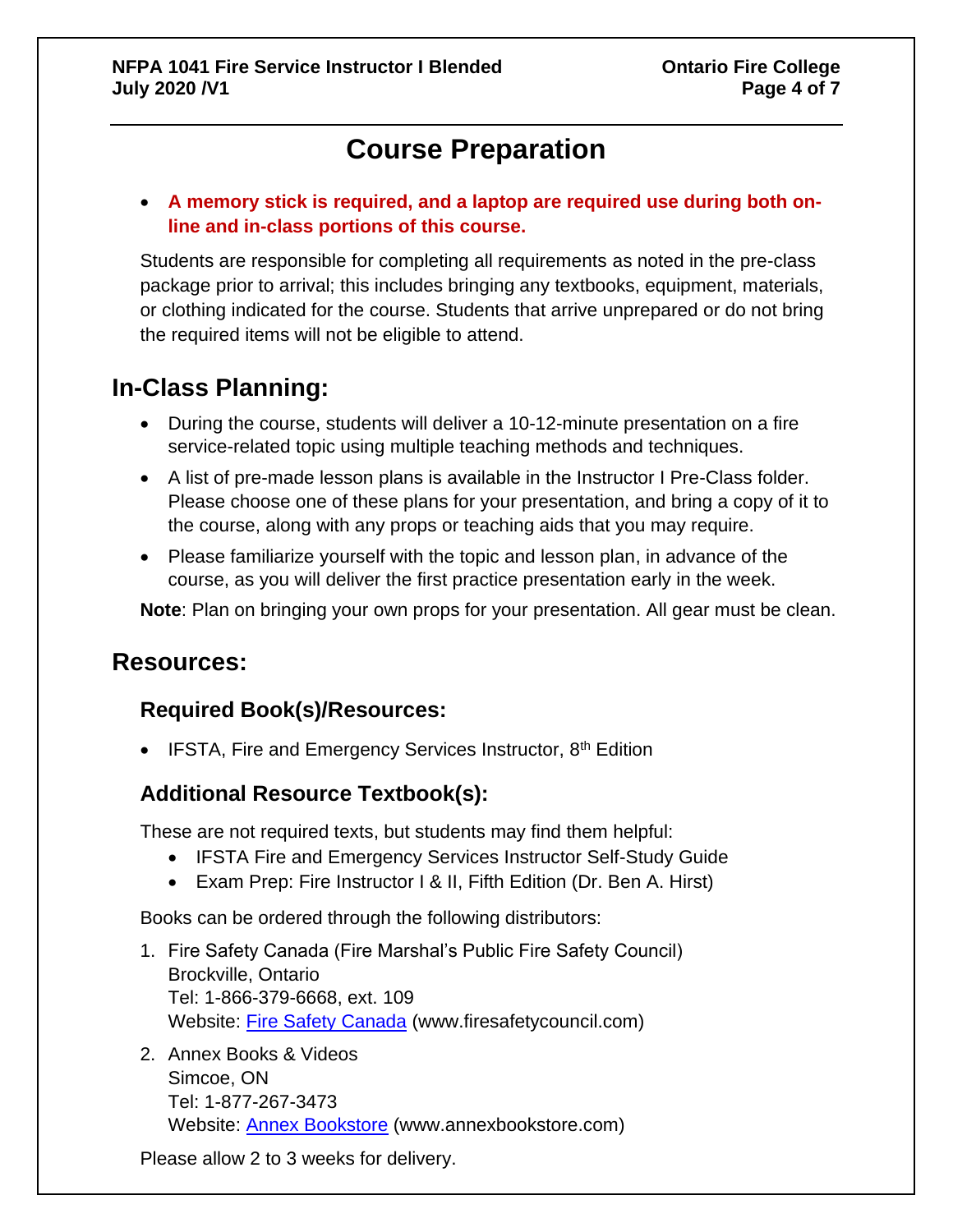### **Contact:**

If you have any questions, please contact us at:

[Askofc@ontario.ca](mailto:Askofc@ontario.ca)

or 705-687-2294 Ext. 9656

### **Important Update:**

Students are required to bring all pre-class reading materials listed, along with paper, and a pen or pencil. Students are required to bring an electronic copy or printout of all course materials provided on the OFC Educational Material website, including a copy of the skill sheets that are available in this folder.

- 1. **Attend all sessions, no exception**. This commitment involves pre-class, inclass, which includes the completion of AS&E Skills booklet for certification. Participation in all activities is mandatory. The program also involves some evening group work sessions.
- 2. Bring a laptop or tablet to complete required activities.
- 3. Bring flash drive for transfer of and saving of documents.
- 4. Dress at the Fire College as per the College's dress code business casual or station wear is the expectation.

#### **Important:**

Students are required to review each chapter and pay attention to content that is new or unfamiliar to them. In preparation for the final exam on the last day of the classroom portion, it is strongly recommended that students prepare with evening study in addition to the pre-class reading assignments. Potential exam questions are contained within these assigned readings! To maximize the benefit of the 3-day portion of the course, the 3 days will focus on the practical application of the standards-based theory and the Fire Instructor I JPRs (Job Performance Requirements). It has been established that when students commit time to review, read and study they are better prepared for success with the certification examination.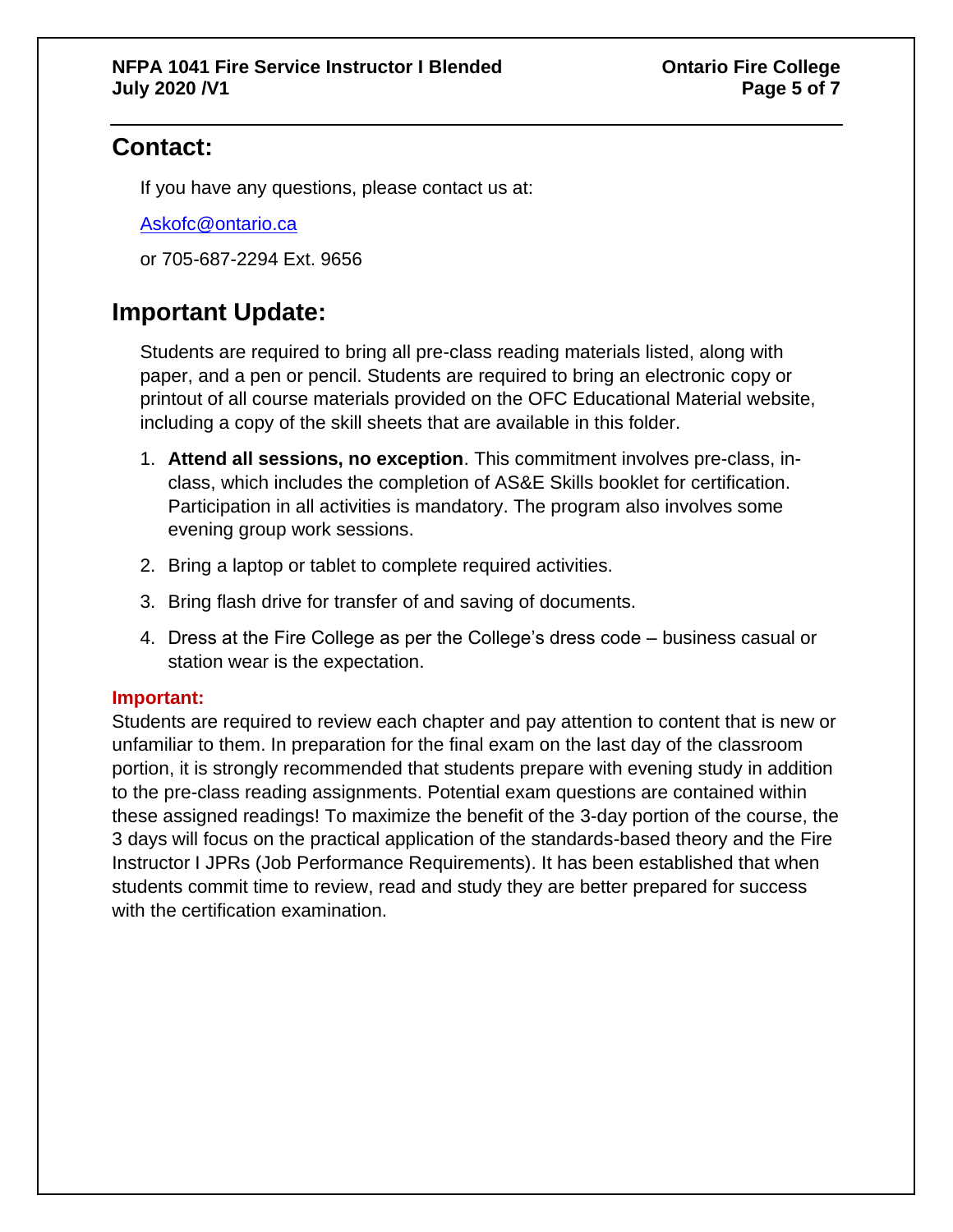## **Assignment Criteria**

In addition to specific criteria for each assignment, the following general criteria apply to all assignments:

- Except for the cover page, all pages of all assignments must include a footer (8-point font) that includes group name (or student's name for individual assignments), course name, course number, and Instructor's name.
- All pages of the assignment must be numbered.
- All assignments must be typed in 12-point font and doubled spaced. This means that each page, on average, will contain between 290 and 300 words.
- Appropriate use of upper case and lower case is required. The sole use of UPPER CASE is not acceptable.
- Clear, well organized, coherent content is required, including appropriate spelling and grammar.
- Font types Times New Roman, Calibri, or Arial are acceptable.

Students who have not completed the pre-course work will not be eligible to attend the in-class sessions; they will be asked to leave on the first morning and will receive a "fail" grade.